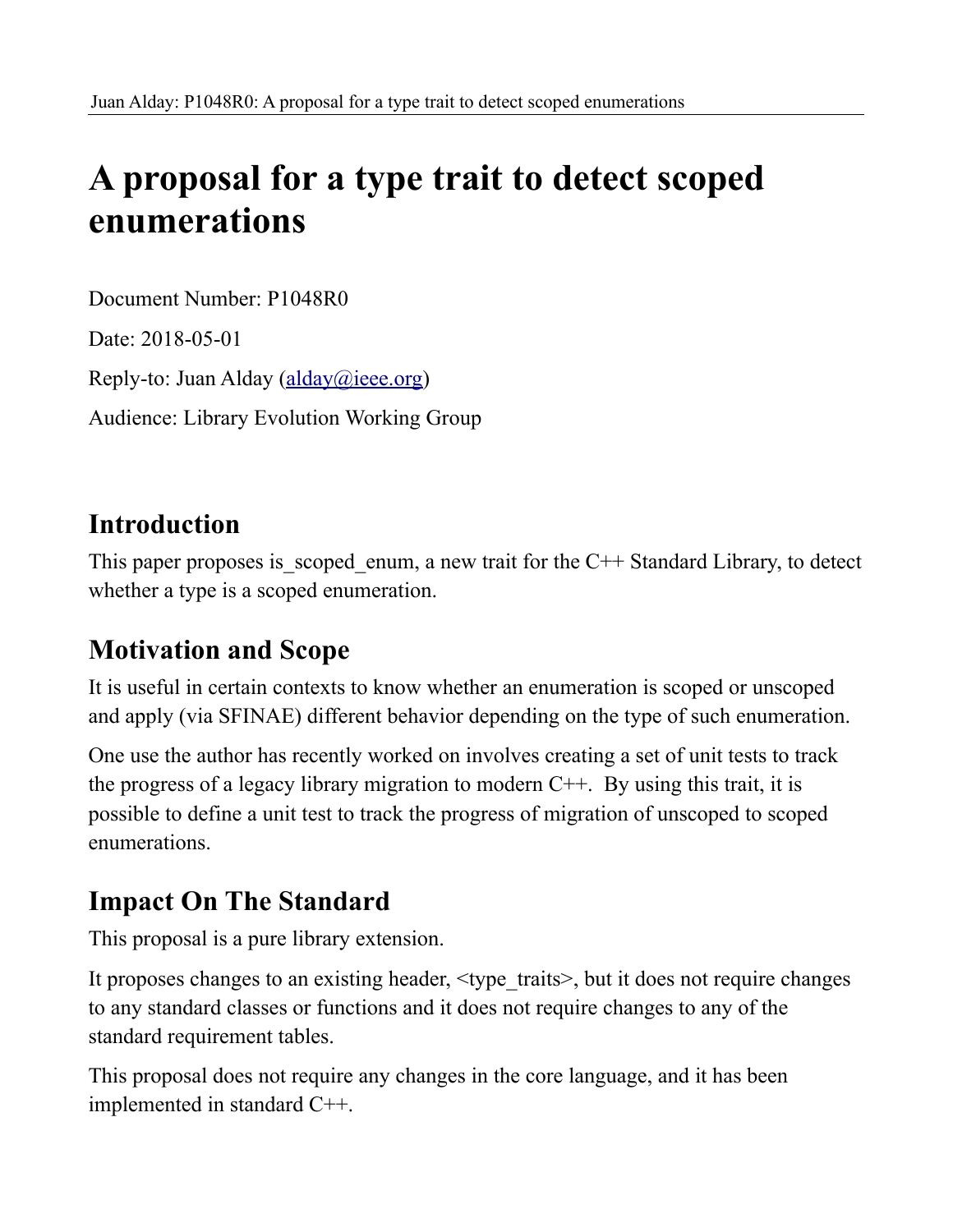This proposal does not depend on any other library extensions.

# **Naming**

The existing trait to detect an enum type is **is enum**, so variations containing 'enumeration' are not considered by the author.

is scoped enum is the suggested name, although there are many implementations of this trait using is enum class.

# **Wording**

All proposed additions (there are no deletions) are relative to the post-Jacksonville working draft N4741. Editorial notes are displayed against a gray background

```
Insert into [meta.type.synop] (23.15.2) as shown: 
template<class T>struct is member pointer;
template<class T>struct is_scoped_enum;
template<class T>
inline constexpr bool is_member_pointer_v = is_member_pointer<T>::value;
```

```
template<class T>
```
inline constexpr bool is\_scoped\_enum\_v = is\_scoped\_enum<T>::value;

#### Insert into table 41

| template <class t="">struct<br/>is member pointer;</class> | $ T $ is a pointer-to-member type<br>(6.7.2)          |  |
|------------------------------------------------------------|-------------------------------------------------------|--|
| template <class t="">struct<br/>is scoped enum;</class>    | T is a scoped enumeration<br>$\lceil dcl.enum \rceil$ |  |